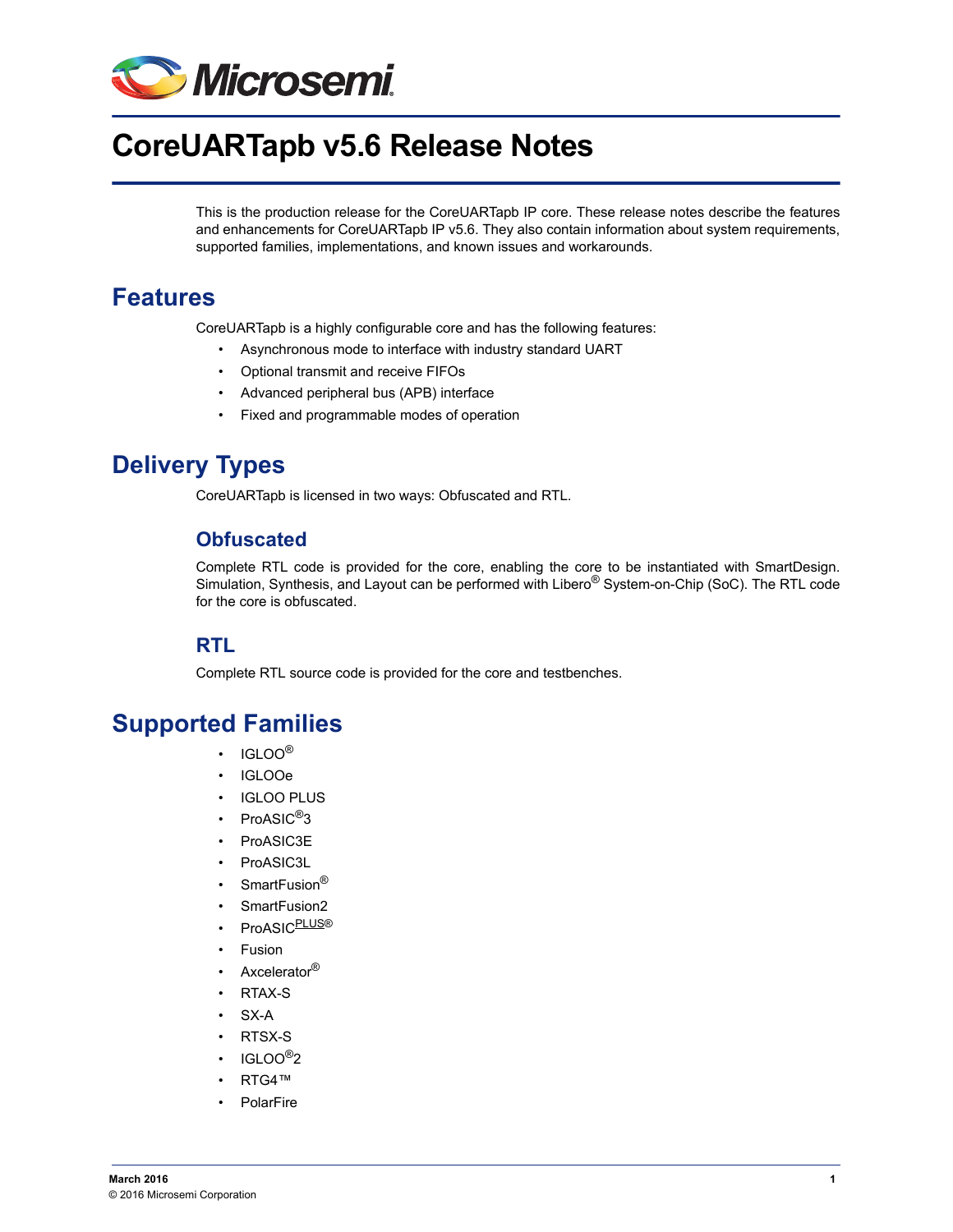

## **Supported Tool Flows**

This version of the core requires Libero v8.6 or later.

## **Installation Instructions**

For RTL and Obfuscated versions of the core, the FLEXlm license must be installed before the core can be exported. Refer to the *[Libero SoC Online Help](http://www.microsemi.com/index.php?option=com_docman&task=doc_download&gid=132044)* for further instructions regarding core installation and licensing.

## **Documentation**

This release contains a copy of the *CoreUARTapb Handbook*. The handbook describes the core functionality and gives implementation suggestions.

For updates and additional information about the software, devices, and hardware, visit the Intellectual Property pages on at [www.microsemi.com.](http://www.microsemi.com/index.php?option=com_content&view=article&id=68&catid=9&Itemid=744)

## **Supported Test Environments**

The following test environments are supported for CoreUARTapb:

- Verilog user testbench
- VHDL user testbench

### **New Features and Devices**

The following new features and devices are included in the v5.6 release:

• Support for PolarFire added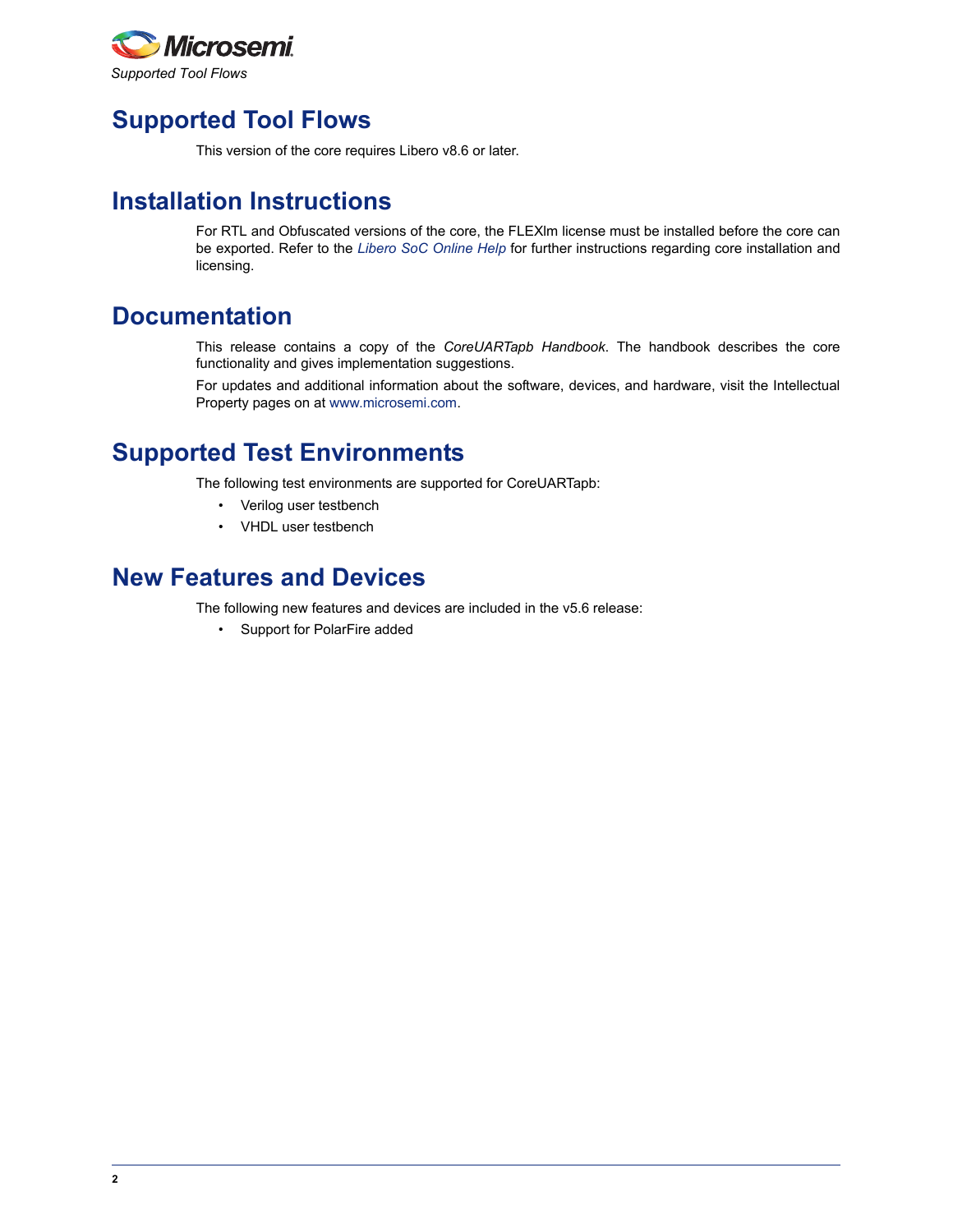

## **Release History**

[Table 1](#page-2-0) provides the release history of CoreUARTapb.

| <b>Version</b> | <b>Date</b>      | <b>Changes</b>                                                                                                                                |
|----------------|------------------|-----------------------------------------------------------------------------------------------------------------------------------------------|
| 5.6            | March 2016       | Added support for PolarFire.                                                                                                                  |
| 5.5            | August 2015      | Updated handbook for v5.5 core release.                                                                                                       |
| 5.4            | December 2014    | Added support for RTG4.                                                                                                                       |
| 5.3            | February 2014    | Added support for IGLOO2 devices.                                                                                                             |
| 5.2            | September 2012   | Added support for SmartFusion2 devices.                                                                                                       |
| 5.1            | March 2012       | Fractional baud value feature added to give extra precision. This feature can be<br>fixed or programmable.                                    |
| 4.2            | October 2010     | Maintenance release. Fixed performance SAR 20741, usability SAR 18238, and<br>other minor changes.                                            |
| 4.1            | <b>July 2009</b> | Maintenance release. Fixed major SAR No. 19041 and others (see Table 5 on<br>page 4). Changed testbench to AMBA DirectCore BFM-based version. |
| 4.0            | February 2009    | Widened baud value.<br>Added framing error status register bit.                                                                               |
| 3.1            | May 2007         | Initial version of the core                                                                                                                   |

#### <span id="page-2-0"></span>*Table 1 •* **Release History of CoreUARTapb**

### **Resolved Issues in the v5.6 Release**

No additional SARs were resolved in the v5.6 release.

## **Resolved Issues in the v5.5 Release**

[Table 2](#page-2-1) lists the SARs that were resolved in the CoreUARTapb v5.5 release.

#### <span id="page-2-1"></span>*Table 2 •* **Resolved Issues in the CoreUARTapb v5.5 Release**

| <b>SAR No.</b> | <b>Description</b>                                            |
|----------------|---------------------------------------------------------------|
| 66586          | Baudval zero is not supported, to be updated in the handbook. |

### **Resolved Issues in the v5.4 Release**

No additional software action requests (SARs) were resolved in the v5.4 release.

## **Resolved Issues in the v5.3 Release**

No additional SARs were resolved in the CoreUARTapb v5.3 release.

## **Resolved Issues in the v5.2 Release**

No additional SARs were resolved in the CoreUARTapb v5.2 release.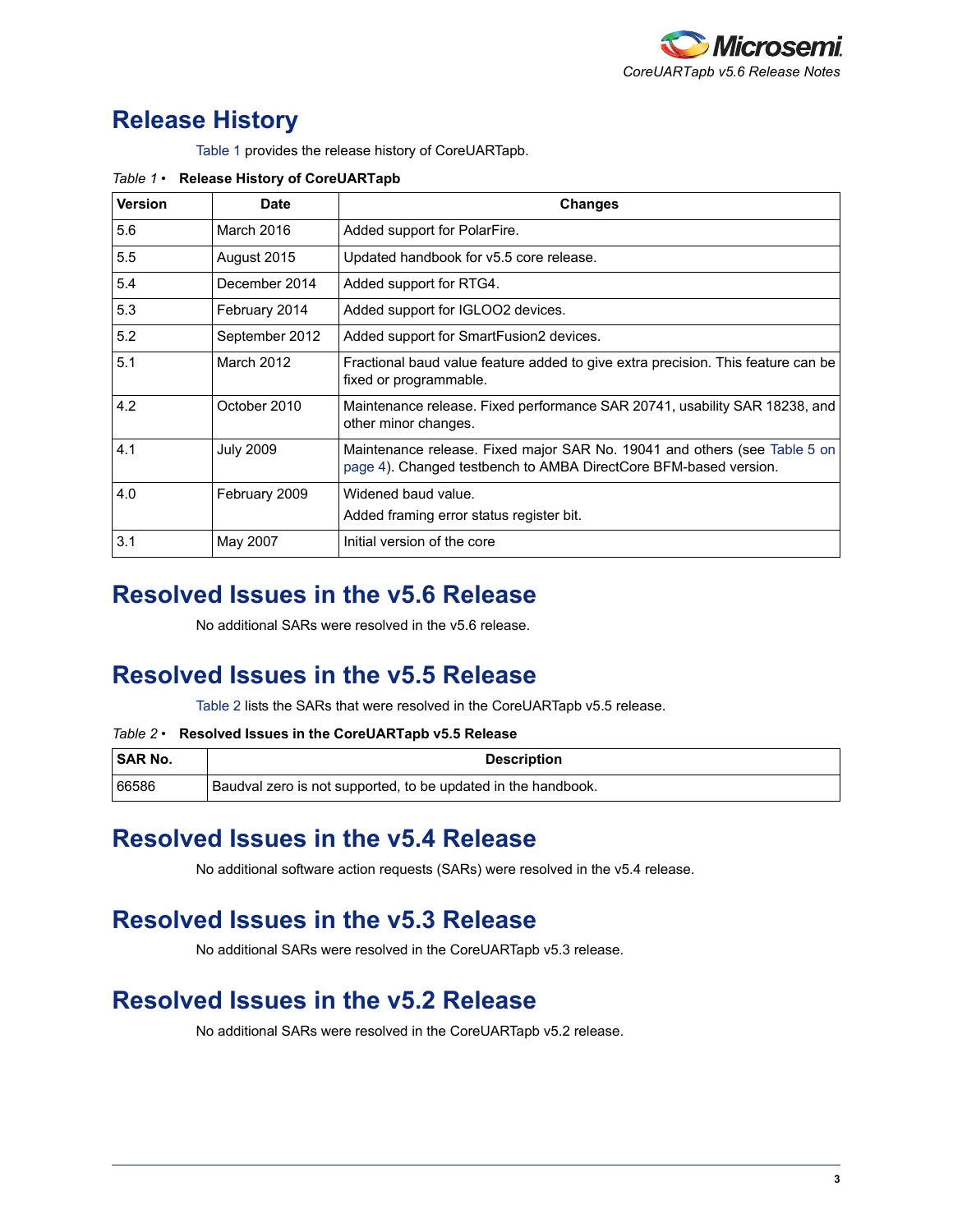

## **Resolved Issues in the v5.1 Release**

[Table 3](#page-3-1) lists the SARs that were resolved in the CoreUARTapb v5.1 release.

#### <span id="page-3-1"></span>*Table 3 •* **Resolved Issues in the CoreUARTapb v5.1 Release**

| <b>SAR No.</b> | <b>Description</b>                            |
|----------------|-----------------------------------------------|
| 37390          | Addition of the fractional baud value feature |

## **Resolved Issues in the v4.2 Release**

[Table 4](#page-3-2) lists the software action requests (SARs) that were resolved in the CoreUARTapb v4.2 release.

#### <span id="page-3-2"></span>*Table 4 •* **Resolved Issues in the CoreUARTapb v4.2 Release**

| <b>SAR No.</b> | <b>Description</b>                                                                                                                        |
|----------------|-------------------------------------------------------------------------------------------------------------------------------------------|
| 22254          | CoreUARTapb Spirit Definition for port PCLK changed to IN type instead of INOUT.                                                          |
| 18238          | CoreUART and CoreUARTapb can be instantiated in the same design without module name conflicts.                                            |
| 20741          | Performance improvement for continuous transmission when TX FIFO enabled; there is no longer a<br>3-bit delay between byte transmissions. |
| 22093          | Added tied-off AMBA3 APB signals: PREADY and PSLVERR.                                                                                     |
| 28297          | BFM overflow test fixed in user testbench.                                                                                                |

## **Resolved Issues in the v4.1 Release**

[Table 5](#page-3-0) lists the software action requests (SARs) that were resolved in the CoreUARTapb v4.1 release.

#### <span id="page-3-0"></span>*Table 5 •* **Resolved Issues in the CoreUARTapb v4.1 Release**

| <b>SAR No.</b> | <b>Description</b>                                                  |
|----------------|---------------------------------------------------------------------|
| 19342          | Framing error is cleared on byte receive in FIFO mode.              |
| 19282          | FIFO overflow error has been fixed.                                 |
| 19041          | RXRDY in FIFO mode fixed.                                           |
| 18382          | Fixed BAUD VALUE of up to 8,191 is now allowed (13-bit baud value). |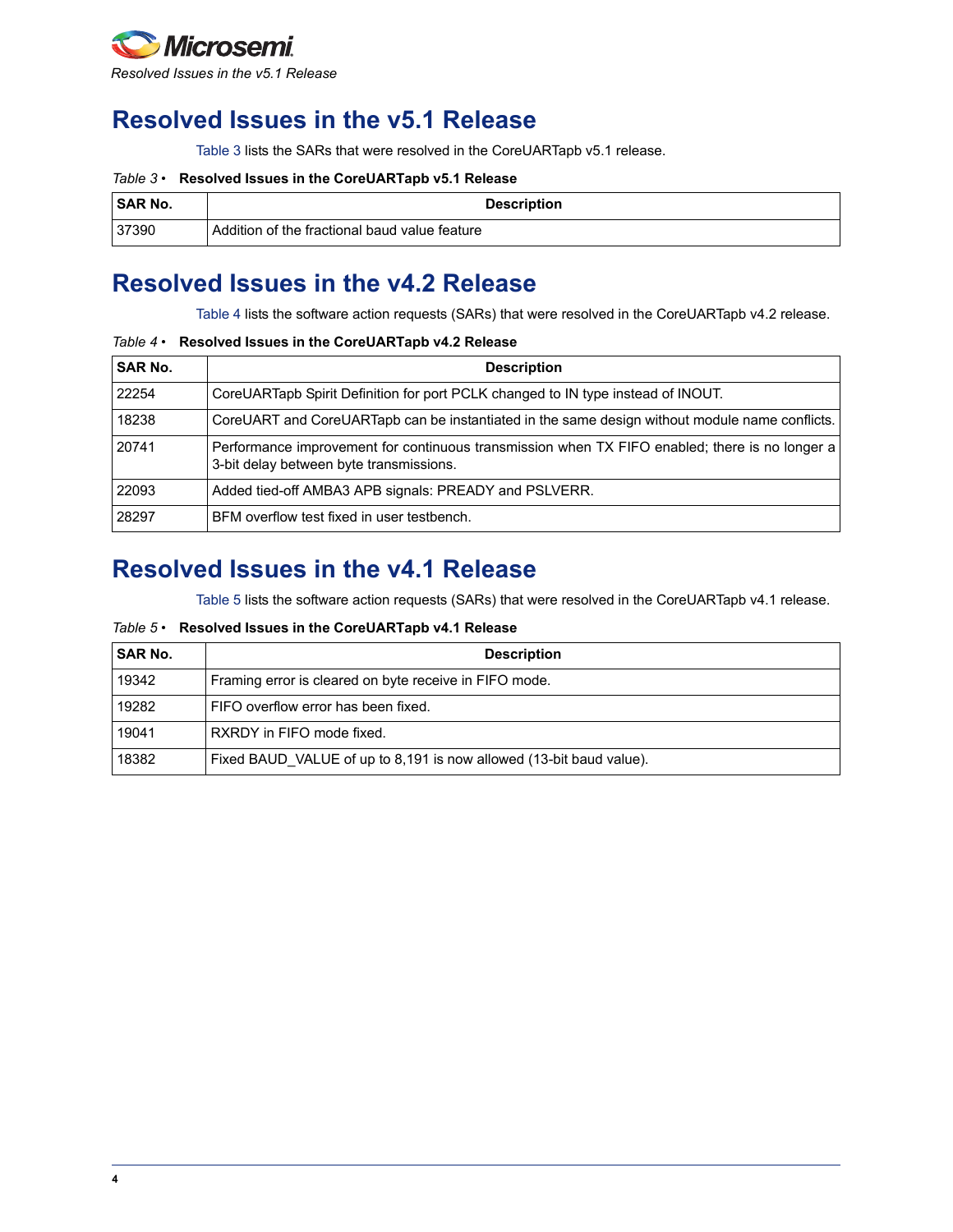

## **Resolved Issues in the v4.0 Release**

[Table 6](#page-4-0) lists the SARs that were resolved in the CoreUARTapb v4.0 release.

<span id="page-4-0"></span>*Table 6 •* **Resolved Issues in the CoreUARTapb v4.0 Release**

| <b>SAR No.</b> | <b>Description</b>                                                                                                                                                         |
|----------------|----------------------------------------------------------------------------------------------------------------------------------------------------------------------------|
| 12177          | Added URL resource links to CoreUARTapb package.                                                                                                                           |
| 11848          | Core naming rules fixed                                                                                                                                                    |
| 11849          | Device name fixed for SX-A in handbook.                                                                                                                                    |
| 11928          | Fixed FIFO error during synthesis for IGLOO family.                                                                                                                        |
| 12126          | Fixed RXRDY assertion bug, whereby RXRDY is asserted when RX stays low for an entire byte. This<br>is fixed by adding a FRAMING ERR signal to indicate a missing stop bit. |
| 11605          | Added missing memory map information.                                                                                                                                      |
| 11673          | Corrected baud rate equation in CoreUARTapb Handbook.                                                                                                                      |
| 11715          | Fixed VHDL testbench error.                                                                                                                                                |
| 11866          | Fixed missing source file for IGLOO family.                                                                                                                                |

## **Resolved Issues in the v3.1 Release**

No issues were resolved in the v3.1 release.

### **Known Issues and Workarounds**

There are no known limitations or workarounds in the CoreUARTapb v5.6 release.